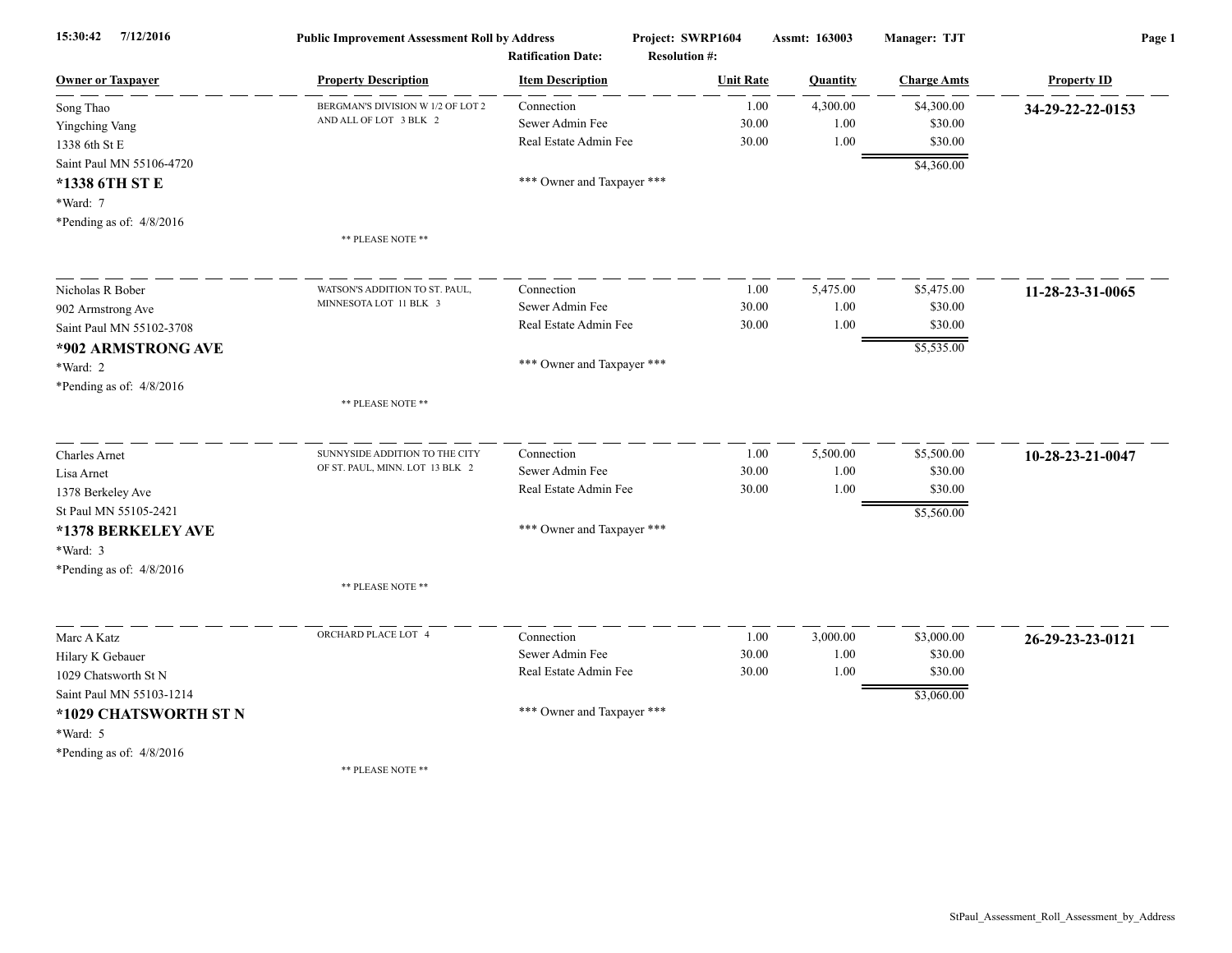| 15:31:31<br>7/12/2016      | <b>Public Improvement Assessment Roll by Address</b><br><b>Ratification Date:</b> |                            | Project: SWRP1604<br><b>Resolution #:</b> | Assmt: 163003   | Manager: TJT       | Page 2             |  |
|----------------------------|-----------------------------------------------------------------------------------|----------------------------|-------------------------------------------|-----------------|--------------------|--------------------|--|
| <b>Owner or Taxpayer</b>   | <b>Property Description</b>                                                       | <b>Item Description</b>    | <b>Unit Rate</b>                          | <b>Quantity</b> | <b>Charge Amts</b> | <b>Property ID</b> |  |
| Brian Clark                | ST ANTHONY PARK NORTH LOT 6                                                       | Connection                 | 1.00                                      | 4,450.00        | \$4,450.00         | 20-29-23-31-0096   |  |
| Sarah Clark                | <b>BLK 29</b>                                                                     | Sewer Admin Fee            | 30.00                                     | 1.00            | \$30.00            |                    |  |
| 2354 Chilcombe Ave         |                                                                                   | Real Estate Admin Fee      | 30.00                                     | 1.00            | \$30.00            |                    |  |
| Saint Paul MN 55108-1626   |                                                                                   |                            |                                           |                 | \$4,510.00         |                    |  |
| *2354 CHILCOMBE AVE        |                                                                                   | *** Owner and Taxpayer *** |                                           |                 |                    |                    |  |
| *Ward: 4                   |                                                                                   |                            |                                           |                 |                    |                    |  |
| *Pending as of: $4/8/2016$ |                                                                                   |                            |                                           |                 |                    |                    |  |
|                            | ** PLEASE NOTE **                                                                 |                            |                                           |                 |                    |                    |  |
| Maria Fronda               | LANE'S PHALEN GROVE ADD., ST.                                                     | Connection                 | 1.00                                      | 5,880.00        | \$5,880.00         | 21-29-22-32-0064   |  |
| 837 Cottage Ave E          | PAUL, MINN. LOT 19 BLK 3                                                          | Sewer Admin Fee            | 30.00                                     | 1.00            | \$30.00            |                    |  |
| Saint Paul MN 55106-1805   |                                                                                   | Real Estate Admin Fee      | 30.00                                     | 1.00            | \$30.00            |                    |  |
| *837 COTTAGE AVE E         |                                                                                   |                            |                                           |                 | \$5,940.00         |                    |  |
| *Ward: 6                   |                                                                                   | *** Owner and Taxpayer *** |                                           |                 |                    |                    |  |
| *Pending as of: $4/8/2016$ |                                                                                   |                            |                                           |                 |                    |                    |  |
|                            | ** PLEASE NOTE **                                                                 |                            |                                           |                 |                    |                    |  |
| Hany Omar                  | SHADOW FALLS PARK ADDITION TO                                                     | Connection                 | 1.00                                      | 8,625.00        | \$8,625.00         | 05-28-23-13-0019   |  |
| 1015 Mississippi St        | ST. PAUL, MINN. LOT 19 BLK 1                                                      | Sewer Admin Fee            | 30.00                                     | 1.00            | \$30.00            |                    |  |
| Fridley MN 55432-4575      |                                                                                   | Real Estate Admin Fee      | 30.00                                     | 1.00            | \$30.00            |                    |  |
| *115 CRETIN AVE N          |                                                                                   |                            |                                           |                 | \$8,685.00         |                    |  |
| *Ward: 4                   |                                                                                   | *** Owner and Taxpayer *** |                                           |                 |                    |                    |  |
| *Pending as of: $4/8/2016$ |                                                                                   |                            |                                           |                 |                    |                    |  |
|                            | ** PLEASE NOTE **                                                                 |                            |                                           |                 |                    |                    |  |
| Alvin Hanson               | STINSON'S ADDITION TO THE CITY                                                    | Connection                 | 1.00                                      | 3,500.00        | \$3,500.00         | 29-29-22-33-0046   |  |
| <b>Bonnie Hanson</b>       | OF SAINT PAUL IN THE STATE OF                                                     | Sewer Admin Fee            | 30.00                                     | 1.00            | \$30.00            |                    |  |
| 745 Desoto St              | MINNESOTA LOTS 8 AND LOT 9 BLK<br>12                                              | Real Estate Admin Fee      | 30.00                                     | 1.00            | \$30.00            |                    |  |
| Saint Paul MN 55130-4214   |                                                                                   |                            |                                           |                 | \$3,560.00         |                    |  |
| *761 DESOTO ST             |                                                                                   | *** Owner and Taxpayer *** |                                           |                 |                    |                    |  |
| *Ward: 5                   |                                                                                   |                            |                                           |                 |                    |                    |  |
| *Pending as of: $4/8/2016$ |                                                                                   |                            |                                           |                 |                    |                    |  |
|                            | ** PLEASE NOTE **                                                                 |                            |                                           |                 |                    |                    |  |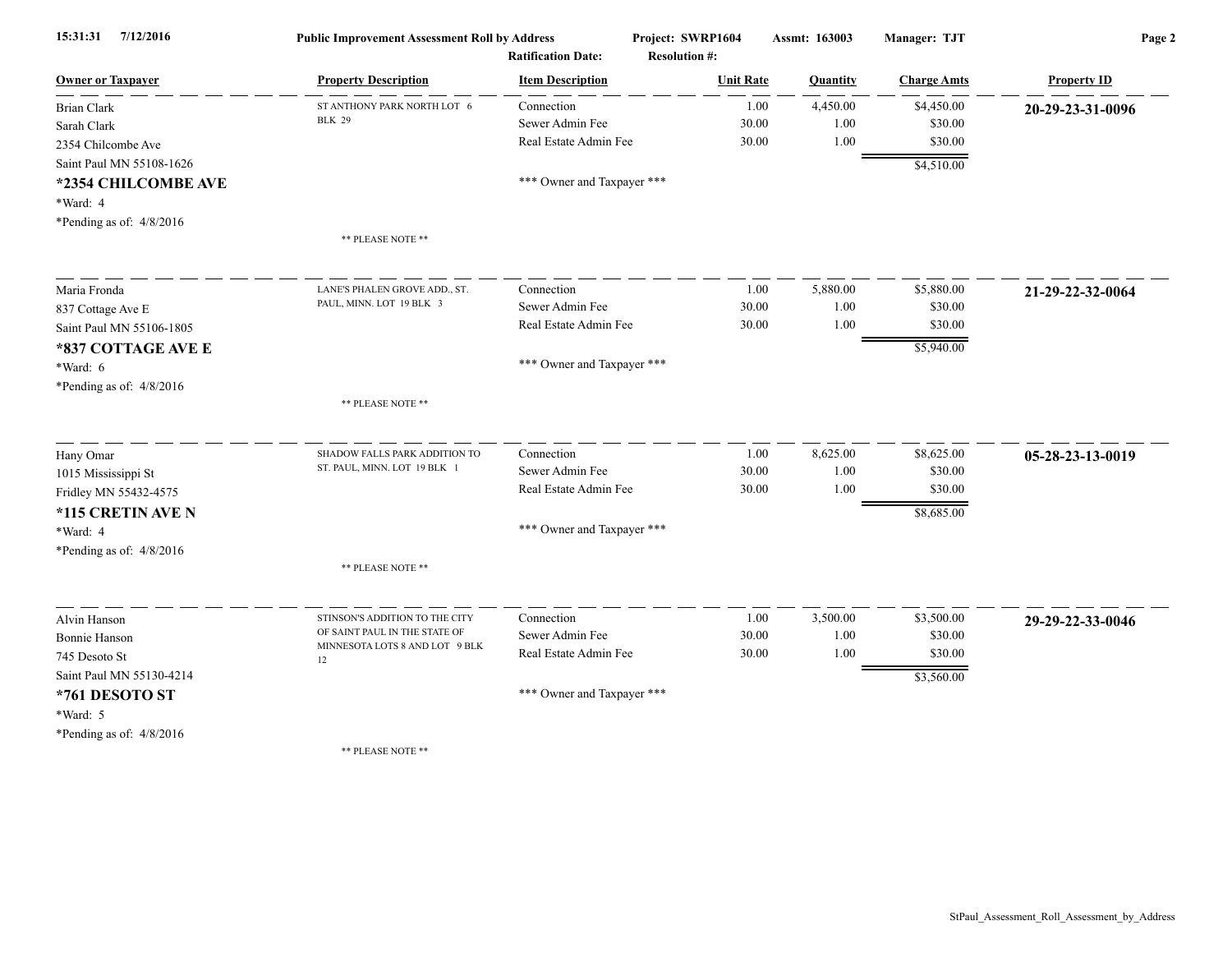| 15:31:31<br>7/12/2016      | <b>Public Improvement Assessment Roll by Address</b><br><b>Ratification Date:</b><br><b>Property Description</b><br><b>Item Description</b> |                               | Project: SWRP1604    | Assmt: 163003    | <b>Manager: TJT</b>   | Page 3             |  |
|----------------------------|---------------------------------------------------------------------------------------------------------------------------------------------|-------------------------------|----------------------|------------------|-----------------------|--------------------|--|
| <b>Owner or Taxpayer</b>   |                                                                                                                                             |                               | <b>Resolution #:</b> |                  | <b>Charge Amts</b>    | <b>Property ID</b> |  |
|                            |                                                                                                                                             |                               | <b>Unit Rate</b>     | Quantity         |                       |                    |  |
| Michael J Krizanac         | BEAUPRE & KELLYS ADDITION TO<br>SAINT PAUL, RAMSEY CO., MINN. EX                                                                            | Connection<br>Sewer Admin Fee | 1.00<br>30.00        | 7,000.00<br>1.00 | \$7,000.00<br>\$30.00 | 29-29-22-21-0071   |  |
| Joyce L Krizanac           | ALLEY LOT 1 BLK 5                                                                                                                           | Real Estate Admin Fee         | 30.00                | 1.00             | \$30.00               |                    |  |
| 1167 Edgerton St           |                                                                                                                                             |                               |                      |                  |                       |                    |  |
| St Paul MN 55130-3606      |                                                                                                                                             |                               |                      |                  | \$7,060.00            |                    |  |
| *1167 EDGERTON ST          |                                                                                                                                             | *** Owner and Taxpayer ***    |                      |                  |                       |                    |  |
| *Ward: 5                   |                                                                                                                                             |                               |                      |                  |                       |                    |  |
| *Pending as of: 4/8/2016   |                                                                                                                                             |                               |                      |                  |                       |                    |  |
|                            | ** PLEASE NOTE **                                                                                                                           |                               |                      |                  |                       |                    |  |
| Shinbay Yang               | J. E. RANSOM'S SUBDIVISION OF                                                                                                               | Connection                    | 1.00                 | 5,300.00         | \$5,300.00            | 33-29-22-32-0025   |  |
| 682 Magnolia Ave E         | BLOCK 81, OF LYMAN DAYTONS                                                                                                                  | Sewer Admin Fee               | 30.00                | 1.00             | \$30.00               |                    |  |
| Saint Paul MN 55106-3125   | ADDITION TO ST. PAUL LOT 26 BLK<br>81                                                                                                       | Real Estate Admin Fee         | 30.00                | 1.00             | \$30.00               |                    |  |
| *921 EUCLID ST             |                                                                                                                                             |                               |                      |                  | \$5,360.00            |                    |  |
| *Ward: 7                   |                                                                                                                                             | *** Owner and Taxpayer ***    |                      |                  |                       |                    |  |
| *Pending as of: $4/8/2016$ |                                                                                                                                             |                               |                      |                  |                       |                    |  |
|                            | ** PLEASE NOTE **                                                                                                                           |                               |                      |                  |                       |                    |  |
| Troy Zupancich             | HERSEY WOOLSEY ADDITION LOT                                                                                                                 | Connection                    | 1.00                 | 4,980.00         | \$4,980.00            | 27-29-23-43-0118   |  |
| Robert A Zupancich         | 4 BLK 7                                                                                                                                     | Sewer Admin Fee               | 30.00                | 1.00             | \$30.00               |                    |  |
| 3122 Shorewood Dr          |                                                                                                                                             | Real Estate Admin Fee         | 30.00                | 1.00             | \$30.00               |                    |  |
| Arden Hills MN 55112-7949  |                                                                                                                                             |                               |                      |                  | \$5,040.00            |                    |  |
| *1294 HEWITT AVE           |                                                                                                                                             | *** Owner and Taxpayer ***    |                      |                  |                       |                    |  |
| *Ward: 4                   |                                                                                                                                             |                               |                      |                  |                       |                    |  |
| *Pending as of: $4/8/2016$ |                                                                                                                                             |                               |                      |                  |                       |                    |  |
|                            | ** PLEASE NOTE **                                                                                                                           |                               |                      |                  |                       |                    |  |
| Mary H Kearney             | MACKUBIN AND MARSHALL'S                                                                                                                     | Connection                    | 1.00                 | 4,100.00         | \$4,100.00            | 36-29-23-34-0025   |  |
| 7519 N Edgewater Ave       | ADDITION TO ST. PAUL W 29.73 FT OF                                                                                                          | Sewer Admin Fee               | 30.00                | 1.00             | \$30.00               |                    |  |
| Portland OR 97203-5081     | LOT 19 BLK 20                                                                                                                               | Real Estate Admin Fee         | 30.00                | 1.00             | \$30.00               |                    |  |
| *487 IGLEHART AVE          |                                                                                                                                             |                               |                      |                  | \$4,160.00            |                    |  |
| *Ward: 1                   |                                                                                                                                             | *** Owner and Taxpayer ***    |                      |                  |                       |                    |  |
| *Pending as of: 4/8/2016   |                                                                                                                                             |                               |                      |                  |                       |                    |  |
|                            | ** PLEASE NOTE **                                                                                                                           |                               |                      |                  |                       |                    |  |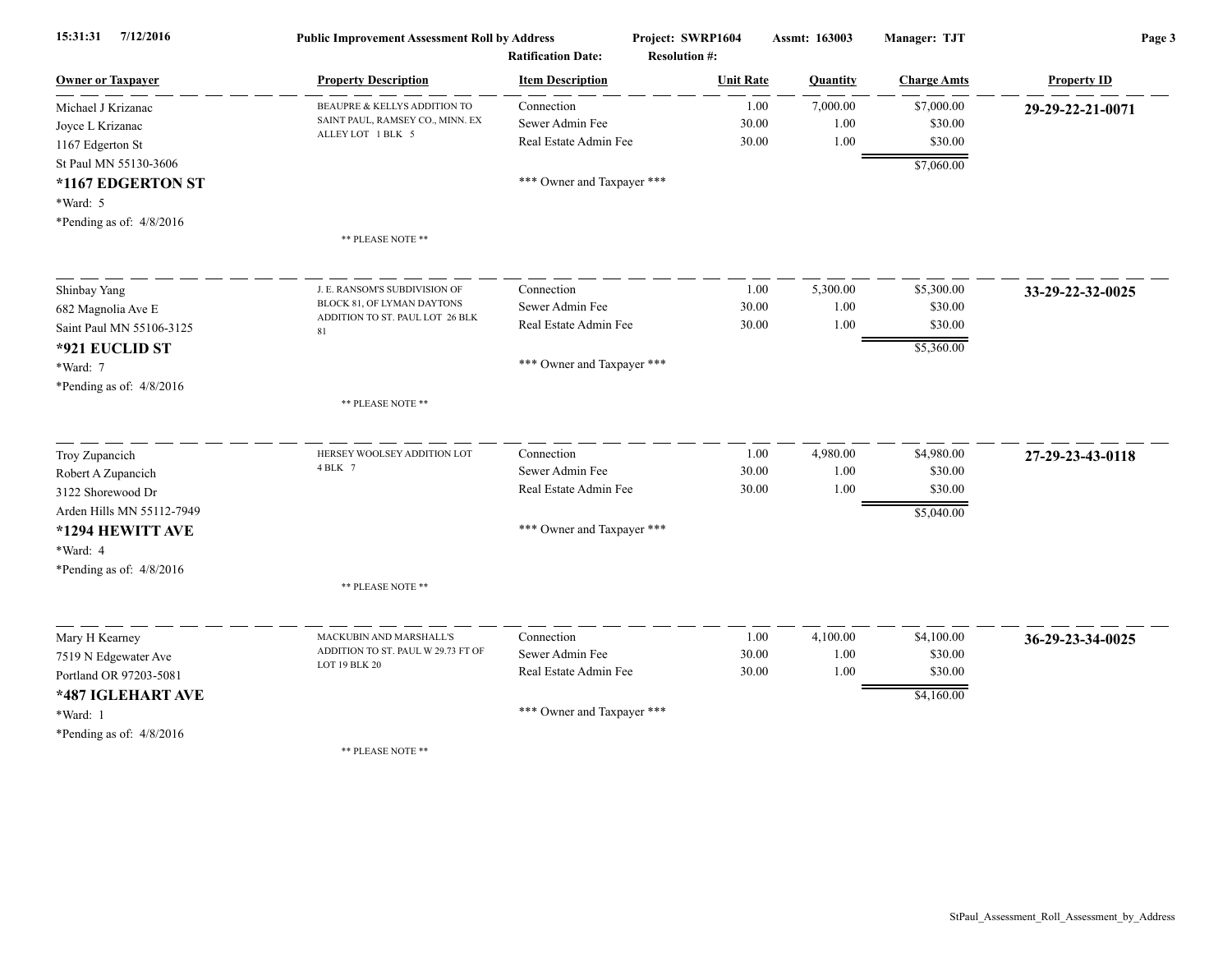| 7/12/2016<br>15:31:31      | <b>Public Improvement Assessment Roll by Address</b><br><b>Ratification Date:</b> |                            | Project: SWRP1604    | Assmt: 163003 | Manager: TJT       | Page 4             |  |
|----------------------------|-----------------------------------------------------------------------------------|----------------------------|----------------------|---------------|--------------------|--------------------|--|
|                            |                                                                                   |                            | <b>Resolution #:</b> |               |                    |                    |  |
| <b>Owner or Taxpayer</b>   | <b>Property Description</b>                                                       | <b>Item Description</b>    | <b>Unit Rate</b>     | Quantity      | <b>Charge Amts</b> | <b>Property ID</b> |  |
| Harriet Teresa Simmons     | MACKUBIN AND MARSHALL'S                                                           | Connection                 | 1.00                 | 5,200.00      | \$5,200.00         | 36-29-23-33-0028   |  |
| Po Box 4575                | ADDITION TO ST. PAUL EX E 19.92 FT;<br>LOT 4 & THE E 4.34 FT OF LOT 6 & ALL       | Sewer Admin Fee            | 30.00                | 1.00          | \$30.00            |                    |  |
| Saint Paul MN 55101-0575   | OF LOT 5 BLK 26                                                                   | Real Estate Admin Fee      | 30.00                | 1.00          | \$30.00            |                    |  |
| *576 IGLEHART AVE          |                                                                                   |                            |                      |               | \$5,260.00         |                    |  |
| *Ward: 1                   |                                                                                   | *** Owner and Taxpayer *** |                      |               |                    |                    |  |
| *Pending as of: 4/8/2016   |                                                                                   |                            |                      |               |                    |                    |  |
|                            | ** PLEASE NOTE **                                                                 |                            |                      |               |                    |                    |  |
| Leonor Cardenas Ewalt      | TRACYS OUTLOTS IN THE TOWNSHIP                                                    | Connection                 | 1.00                 | 8,700.00      | \$8,700.00         | 27-29-22-32-0096   |  |
| 885 Johnson Pky            | OF NEW CANADA, RAMSEY CO., AND                                                    | Sewer Admin Fee            | 30.00                | 1.00          | \$30.00            |                    |  |
| Saint Paul MN 55106-3419   | STATE OF MINNESOTA LOT 6 BLK 9                                                    | Real Estate Admin Fee      | 30.00                | 1.00          | \$30.00            |                    |  |
| *885 JOHNSON PKWY          |                                                                                   |                            |                      |               | \$8,760.00         |                    |  |
| *Ward: 6                   |                                                                                   | *** Owner and Taxpayer *** |                      |               |                    |                    |  |
| *Pending as of: $4/8/2016$ |                                                                                   |                            |                      |               |                    |                    |  |
|                            | ** PLEASE NOTE **                                                                 |                            |                      |               |                    |                    |  |
| Antonio Sanchez            | BOULEVARD ADDITION LOT 6 BLK                                                      | Connection                 | 1.00                 | 3,445.00      | \$3,445.00         | 03-28-23-24-0076   |  |
| Amy Jo Burger              | 11                                                                                | Sewer Admin Fee            | 30.00                | 1.00          | \$30.00            |                    |  |
| 1420 Laurel Ave            |                                                                                   | Real Estate Admin Fee      | 30.00                | 1.00          | \$30.00            |                    |  |
| St Paul MN 55104-6734      |                                                                                   |                            |                      |               | \$3,505.00         |                    |  |
| *1420 LAUREL AVE           |                                                                                   | *** Owner and Taxpayer *** |                      |               |                    |                    |  |
| *Ward: 1                   |                                                                                   |                            |                      |               |                    |                    |  |
| *Pending as of: $4/8/2016$ |                                                                                   |                            |                      |               |                    |                    |  |
|                            | ** PLEASE NOTE **                                                                 |                            |                      |               |                    |                    |  |
| Nicholas M Pilger          | EGBERT G. HANDY'S ADDITION TO                                                     | Connection                 | 1.00                 | 6,670.00      | \$6,670.00         | 04-28-23-12-0208   |  |
| Amanda J Pilger            | THE CITY OF ST. PAUL LOT 27 BLK 2                                                 | Sewer Admin Fee            | 30.00                | 1.00          | \$30.00            |                    |  |
| 1765 Laurel Ave            |                                                                                   | Real Estate Admin Fee      | 30.00                | 1.00          | \$30.00            |                    |  |
| Saint Paul MN 55104-6014   |                                                                                   |                            |                      |               | \$6,730.00         |                    |  |
| *1765 LAUREL AVE           |                                                                                   | *** Owner and Taxpayer *** |                      |               |                    |                    |  |
| *Ward: 4                   |                                                                                   |                            |                      |               |                    |                    |  |
| *Pending as of: $4/8/2016$ |                                                                                   |                            |                      |               |                    |                    |  |
|                            | ** PLEASE NOTE **                                                                 |                            |                      |               |                    |                    |  |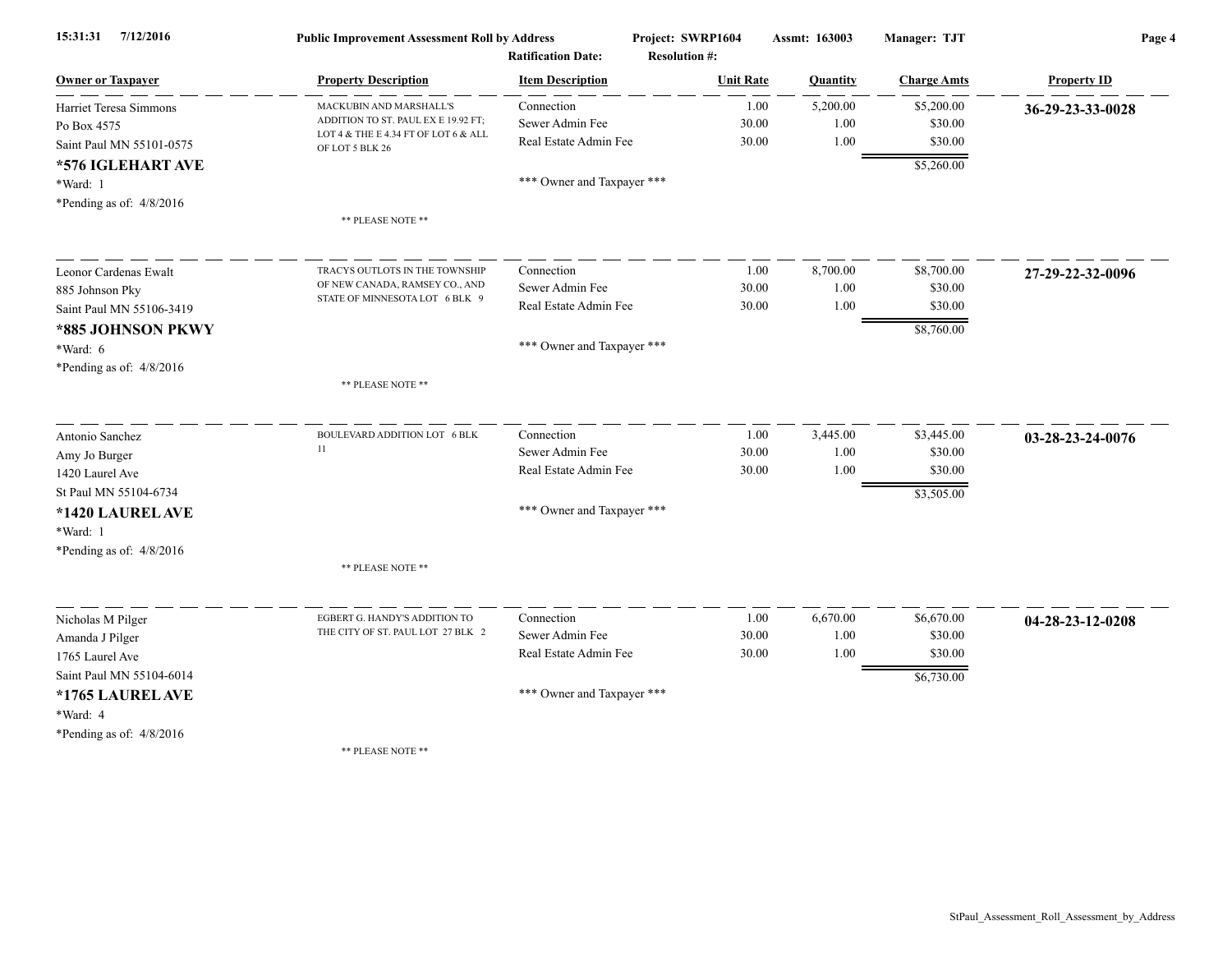| 7/12/2016<br>15:31:31         | <b>Public Improvement Assessment Roll by Address</b>                      |                            | Project: SWRP1604    | Assmt: 163003 | Manager: TJT       | Page 5             |  |
|-------------------------------|---------------------------------------------------------------------------|----------------------------|----------------------|---------------|--------------------|--------------------|--|
|                               |                                                                           | <b>Ratification Date:</b>  | <b>Resolution #:</b> |               |                    |                    |  |
| <b>Owner or Taxpayer</b>      | <b>Property Description</b>                                               | <b>Item Description</b>    | <b>Unit Rate</b>     | Quantity      | <b>Charge Amts</b> | <b>Property ID</b> |  |
| Roger R Anderson              | STINSON'S BOULEVARD LOT 7 BLK                                             | Connection                 | 1.00                 | 5,000.00      | \$5,000.00         | 03-28-23-42-0060   |  |
| 1376 Cherry Hill Rd           | 5                                                                         | Sewer Admin Fee            | 30.00                | 1.00          | \$30.00            |                    |  |
| Mendota Heights MN 55118-2708 |                                                                           | Real Estate Admin Fee      | 30.00                | 1.00          | \$30.00            |                    |  |
| *1248 LINCOLN AVE             |                                                                           |                            |                      |               | \$5,060.00         |                    |  |
| *Ward: 3                      |                                                                           | *** Owner and Taxpayer *** |                      |               |                    |                    |  |
| *Pending as of: $4/8/2016$    |                                                                           |                            |                      |               |                    |                    |  |
|                               | ** PLEASE NOTE **                                                         |                            |                      |               |                    |                    |  |
| Robert K Berrisford           | BEAVER LAKE HEIGHTS EX ELY 5 FT                                           | Connection                 | 1.00                 | 2,000.00      | \$2,000.00         | 26-29-22-31-0145   |  |
| 2007 Manitou Ave              | LOT 16 AND ALL OF LOT 15 BLK 15                                           | Sewer Admin Fee            | 30.00                | 1.00          | \$30.00            |                    |  |
| St Paul MN 55119-3509         |                                                                           | Real Estate Admin Fee      | 30.00                | 1.00          | \$30.00            |                    |  |
| *2007 MANITOU AVE             |                                                                           |                            |                      |               | \$2,060.00         |                    |  |
| *Ward: 7                      |                                                                           | *** Owner and Taxpayer *** |                      |               |                    |                    |  |
| *Pending as of: $4/8/2016$    |                                                                           |                            |                      |               |                    |                    |  |
|                               | ** PLEASE NOTE **                                                         |                            |                      |               |                    |                    |  |
| Jethro And Noah Llc           | ST. ANTHONY PARK, MINNESOTA                                               | Connection                 | 1.00                 | 4,000.00      | \$4,000.00         | 29-29-23-24-0014   |  |
| 1201 36th Ave Ne              | LOT 1 BLK 60                                                              | Sewer Admin Fee            | 30.00                | 1.00          | \$30.00            |                    |  |
| Minneapolis MN 55418-1339     |                                                                           | Real Estate Admin Fee      | 30.00                | 1.00          | \$30.00            |                    |  |
| *1004 MANVEL ST               |                                                                           |                            |                      |               | \$4,060.00         |                    |  |
| *Ward: 4                      |                                                                           | *** Owner and Taxpayer *** |                      |               |                    |                    |  |
| *Pending as of: $4/8/2016$    |                                                                           |                            |                      |               |                    |                    |  |
|                               | ** PLEASE NOTE **                                                         |                            |                      |               |                    |                    |  |
| Amigos Investments Llc        | MERRIAM PARK SECOND ADD W 6                                               | Connection                 | 1.00                 | 9,950.00      | \$9,950.00         | 04-28-23-22-0110   |  |
| 11222 86th Ave N              | 5/10 FT OF N 48 1/10 FT AND E 12                                          | Sewer Admin Fee            | 30.00                | 1.00          | \$30.00            |                    |  |
| Maple Grove MN 55369-4510     | 88/100 FT OF W 19 38/100 FT OF N 27<br>9/10 FT OF LOT 8 AND EX S 101 9/10 | Real Estate Admin Fee      | 30.00                | 1.00          | \$30.00            |                    |  |
| *138 MOORE ST                 | FT LOT 7 BLK 15                                                           |                            |                      |               | \$10,010.00        |                    |  |
| *Ward: 4                      |                                                                           | *** Owner and Taxpayer *** |                      |               |                    |                    |  |
| *Pending as of: $4/8/2016$    |                                                                           |                            |                      |               |                    |                    |  |
|                               | ** PLEASE NOTE **                                                         |                            |                      |               |                    |                    |  |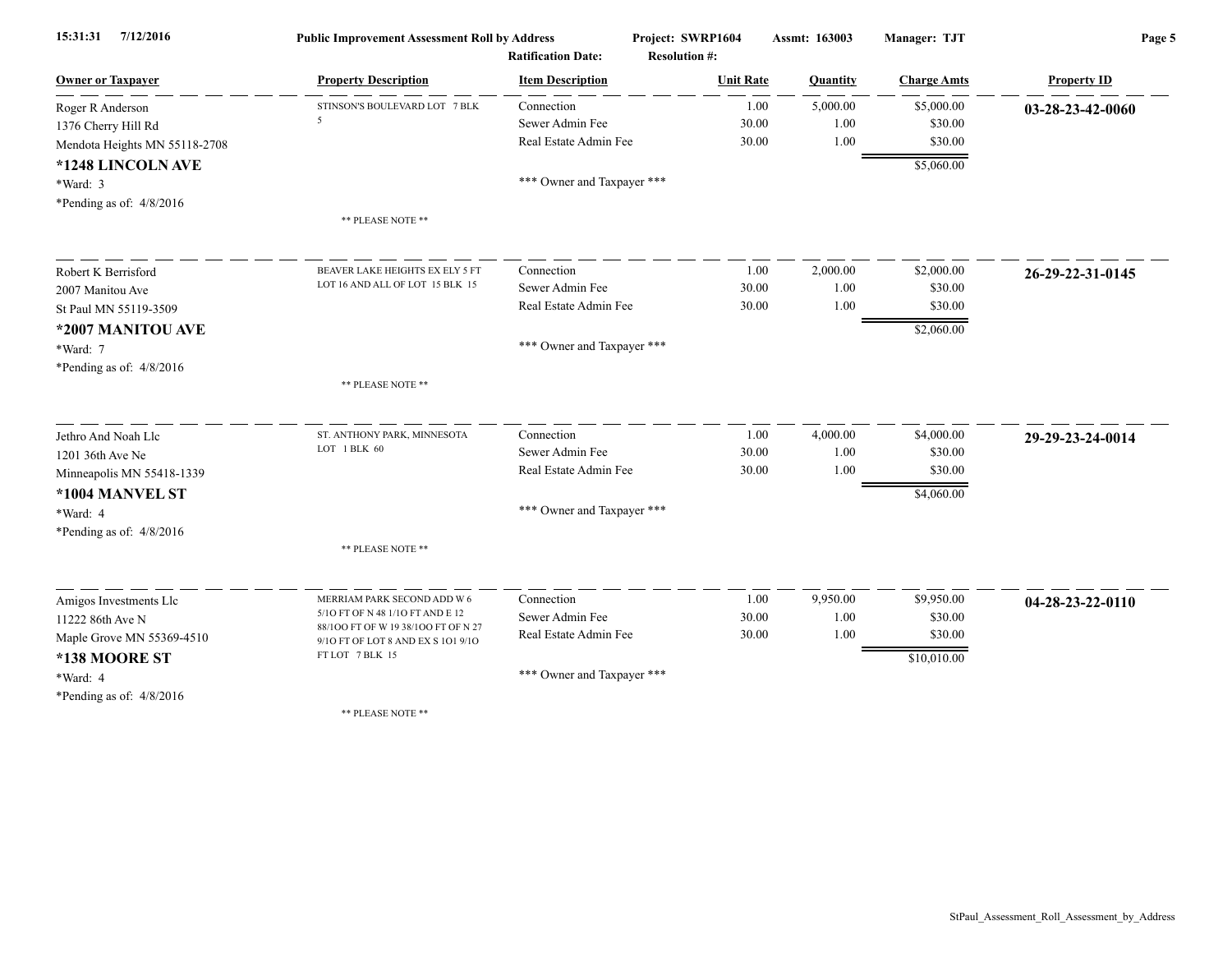| 7/12/2016<br>15:31:31      | <b>Public Improvement Assessment Roll by Address</b> |                            | Project: SWRP1604    | Assmt: 163003 | Manager: TJT       | Page 6             |  |
|----------------------------|------------------------------------------------------|----------------------------|----------------------|---------------|--------------------|--------------------|--|
|                            | <b>Ratification Date:</b>                            |                            | <b>Resolution #:</b> |               |                    |                    |  |
| <b>Owner or Taxpayer</b>   | <b>Property Description</b>                          | <b>Item Description</b>    | <b>Unit Rate</b>     | Quantity      | <b>Charge Amts</b> | <b>Property ID</b> |  |
| Elizabeth A Lijewski       | HAYDEN HEIGHTS LOT 53 BLK 2                          | Connection                 | 1.00                 | 4,450.00      | \$4,450.00         | 23-29-22-23-0085   |  |
| 1845 Nebraska Ave E        |                                                      | Sewer Admin Fee            | 30.00                | 1.00          | \$30.00            |                    |  |
| Saint Paul MN 55119-4222   |                                                      | Real Estate Admin Fee      | 30.00                | 1.00          | \$30.00            |                    |  |
| *1845 NEBRASKA AVE E       |                                                      |                            |                      |               | \$4,510.00         |                    |  |
| *Ward: 6                   |                                                      | *** Owner and Taxpayer *** |                      |               |                    |                    |  |
| *Pending as of: $4/8/2016$ |                                                      |                            |                      |               |                    |                    |  |
|                            | ** PLEASE NOTE **                                    |                            |                      |               |                    |                    |  |
| Michelle Theilen           | THOLEN SUBDIVISION LOT 12                            | Connection                 | 1.00                 | 3,795.00      | \$3,795.00         | 20-29-22-14-0040   |  |
| 723 Nevada Ave E           |                                                      | Sewer Admin Fee            | 30.00                | 1.00          | \$30.00            |                    |  |
| Saint Paul MN 55106-1731   |                                                      | Real Estate Admin Fee      | 30.00                | 1.00          | \$30.00            |                    |  |
| *723 NEVADA AVE E          |                                                      |                            |                      |               | \$3,855.00         |                    |  |
| *Ward: 6                   |                                                      | *** Owner and Taxpayer *** |                      |               |                    |                    |  |
| *Pending as of: 4/8/2016   |                                                      |                            |                      |               |                    |                    |  |
|                            | ** PLEASE NOTE **                                    |                            |                      |               |                    |                    |  |
| Kenneth W Kastner          | DAWSON'S ADDITION TO SAINT                           | Connection                 | 1.00                 | 2,850.00      | \$2,850.00         | 07-28-22-31-0095   |  |
| 690 Ohio St                | PAUL LOT 3 BLK 17                                    | Sewer Admin Fee            | 30.00                | 1.00          | \$30.00            |                    |  |
| St Paul MN 55107-2633      |                                                      | Real Estate Admin Fee      | 30.00                | 1.00          | \$30.00            |                    |  |
| *690 OHIO ST               |                                                      |                            |                      |               | \$2,910.00         |                    |  |
| *Ward: 2                   |                                                      | *** Owner and Taxpayer *** |                      |               |                    |                    |  |
| *Pending as of: $4/8/2016$ |                                                      |                            |                      |               |                    |                    |  |
|                            | ** PLEASE NOTE **                                    |                            |                      |               |                    |                    |  |
| Hue Her                    | HAZEL PARK DIVISION 8, ST. PAUL.                     | Connection                 | 1.00                 | 13,000.00     | \$13,000.00        | 23-29-22-34-0045   |  |
| Maylee Thao                | MINN LOTS 1 AND LOT 2 BLK 1                          | Sewer Admin Fee            | 30.00                | 1.00          | \$30.00            |                    |  |
| 2014 Orange Ave E          |                                                      | Real Estate Admin Fee      | 30.00                | 1.00          | \$30.00            |                    |  |
| Saint Paul MN 55119-3261   |                                                      |                            |                      |               | \$13,060.00        |                    |  |
| *2014 ORANGE AVE E         |                                                      | *** Owner and Taxpayer *** |                      |               |                    |                    |  |
| *Ward: 6                   |                                                      |                            |                      |               |                    |                    |  |
| *Pending as of: $4/8/2016$ |                                                      |                            |                      |               |                    |                    |  |
|                            | ** PLEASE NOTE **                                    |                            |                      |               |                    |                    |  |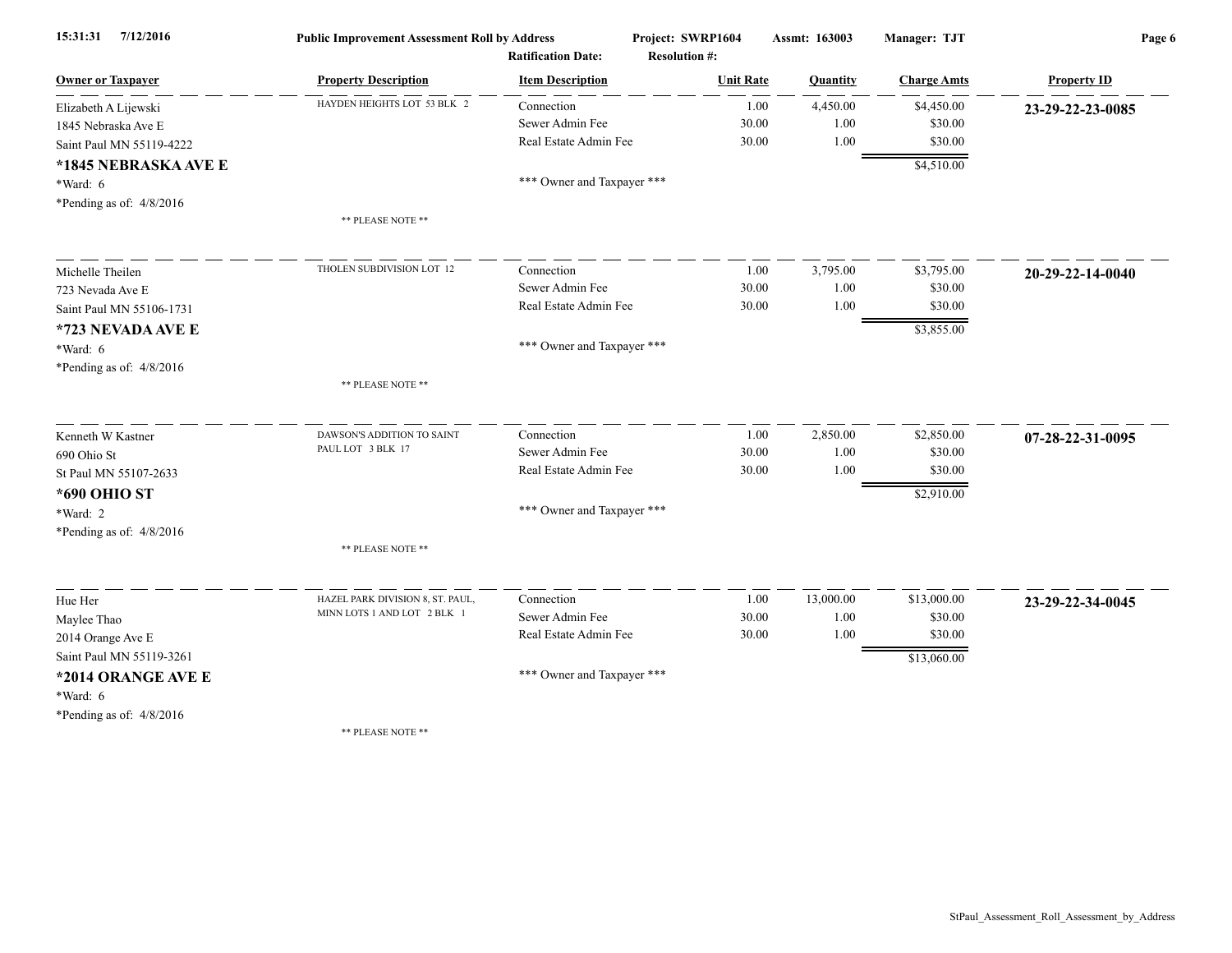| 7/12/2016<br>15:31:31                      | <b>Public Improvement Assessment Roll by Address</b><br><b>Ratification Date:</b><br><b>Property Description</b><br><b>Item Description</b> |                               | Project: SWRP1604                        | Assmt: 163003    | Manager: TJT          | Page 7             |  |
|--------------------------------------------|---------------------------------------------------------------------------------------------------------------------------------------------|-------------------------------|------------------------------------------|------------------|-----------------------|--------------------|--|
| <b>Owner or Taxpayer</b>                   |                                                                                                                                             |                               | <b>Resolution #:</b><br><b>Unit Rate</b> |                  | <b>Charge Amts</b>    | <b>Property ID</b> |  |
|                                            |                                                                                                                                             |                               |                                          | Quantity         |                       |                    |  |
| John J Ewen                                | DAVERN'S REARRANGEMENT OF<br>BLOCKS 4 5 & 6 OF LEXINGTON PARK                                                                               | Connection<br>Sewer Admin Fee | 1.00<br>30.00                            | 1,400.00<br>1.00 | \$1,400.00<br>\$30.00 | 10-28-23-42-0006   |  |
| Ida M Ewen                                 | PLAT 10 LOT 6 BLK 2                                                                                                                         | Real Estate Admin Fee         | 30.00                                    | 1.00             | \$30.00               |                    |  |
| 1718 Hampshire Ave                         |                                                                                                                                             |                               |                                          |                  |                       |                    |  |
| St Paul MN 55116-2456                      |                                                                                                                                             |                               |                                          |                  | \$1,460.00            |                    |  |
| *1242 RANDOLPH AVE                         |                                                                                                                                             | *** Owner and Taxpayer ***    |                                          |                  |                       |                    |  |
| *Ward: 3                                   |                                                                                                                                             |                               |                                          |                  |                       |                    |  |
| *Pending as of: 4/8/2016                   |                                                                                                                                             |                               |                                          |                  |                       |                    |  |
|                                            | ** PLEASE NOTE **                                                                                                                           |                               |                                          |                  |                       |                    |  |
| <b>Wesley Powers</b>                       | LEXINGTON PARK PLAT 8 LOT 19                                                                                                                | Connection                    | 1.00                                     | 1,400.00         | \$1,400.00            | 10-28-23-13-0209   |  |
| Rebecca Powers                             | BLK 4                                                                                                                                       | Sewer Admin Fee               | 30.00                                    | 1.00             | \$30.00               |                    |  |
| 1249 Randolph Ave                          |                                                                                                                                             | Real Estate Admin Fee         | 30.00                                    | 1.00             | \$30.00               |                    |  |
| Saint Paul MN 55105-2955                   |                                                                                                                                             |                               |                                          |                  | \$1,460.00            |                    |  |
| *1249 RANDOLPH AVE                         |                                                                                                                                             | *** Owner and Taxpayer ***    |                                          |                  |                       |                    |  |
| *Ward: 3                                   |                                                                                                                                             |                               |                                          |                  |                       |                    |  |
| *Pending as of: $4/8/2016$                 |                                                                                                                                             |                               |                                          |                  |                       |                    |  |
|                                            | ** PLEASE NOTE **                                                                                                                           |                               |                                          |                  |                       |                    |  |
|                                            | DAVERN'S REARRANGEMENT OF                                                                                                                   | Connection                    | 1.00                                     | 3,820.00         | \$3,820.00            |                    |  |
| Heidi Furlong<br>Scott D Moe               | BLOCKS 4 5 & 6 OF LEXINGTON PARK                                                                                                            | Sewer Admin Fee               | 30.00                                    | 1.00             | \$30.00               | 10-28-23-42-0009   |  |
|                                            | PLAT 10 LOT 9 BLK 2                                                                                                                         | Real Estate Admin Fee         | 30.00                                    | 1.00             | \$30.00               |                    |  |
| 1254 Randolph Ave<br>St Paul MN 55105-2954 |                                                                                                                                             |                               |                                          |                  |                       |                    |  |
|                                            |                                                                                                                                             | *** Owner and Taxpayer ***    |                                          |                  | \$3,880.00            |                    |  |
| *1254 RANDOLPH AVE                         |                                                                                                                                             |                               |                                          |                  |                       |                    |  |
| *Ward: 3                                   |                                                                                                                                             |                               |                                          |                  |                       |                    |  |
| *Pending as of: 4/8/2016                   |                                                                                                                                             |                               |                                          |                  |                       |                    |  |
|                                            | ** PLEASE NOTE **                                                                                                                           |                               |                                          |                  |                       |                    |  |
| Jennifer E Albrecht                        | DAVERN'S REARRANGEMENT OF                                                                                                                   | Connection                    | 1.00                                     | 3,300.00         | \$3,300.00            | 10-28-23-42-0011   |  |
| 1262 Randolph Ave                          | BLOCKS 4 5 & 6 OF LEXINGTON PARK                                                                                                            | Sewer Admin Fee               | 30.00                                    | 1.00             | \$30.00               |                    |  |
| St Paul MN 55105-2954                      | PLAT 10 LOT 11 BLK 2                                                                                                                        | Real Estate Admin Fee         | 30.00                                    | 1.00             | \$30.00               |                    |  |
| *1262 RANDOLPH AVE                         |                                                                                                                                             |                               |                                          |                  | \$3,360.00            |                    |  |
| *Ward: 3                                   |                                                                                                                                             | *** Owner and Taxpayer ***    |                                          |                  |                       |                    |  |
| *Pending as of: 4/8/2016                   |                                                                                                                                             |                               |                                          |                  |                       |                    |  |
|                                            | ** PLEASE NOTE **                                                                                                                           |                               |                                          |                  |                       |                    |  |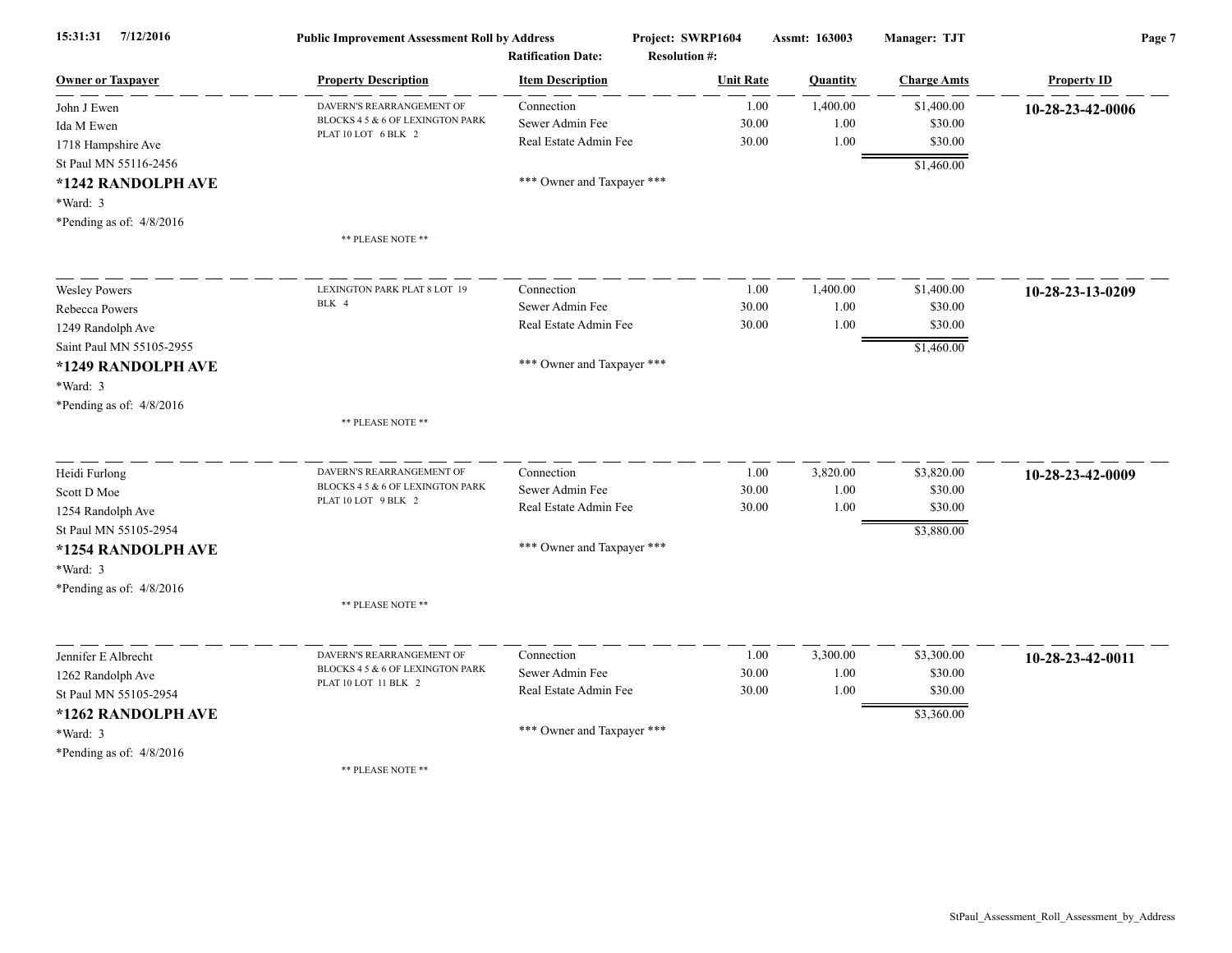| 7/12/2016<br>15:31:31      | <b>Public Improvement Assessment Roll by Address</b>                 |                            | Project: SWRP1604    | Assmt: 163003 | <b>Manager: TJT</b> | Page 8             |  |
|----------------------------|----------------------------------------------------------------------|----------------------------|----------------------|---------------|---------------------|--------------------|--|
|                            |                                                                      | <b>Ratification Date:</b>  | <b>Resolution #:</b> |               |                     |                    |  |
| <b>Owner or Taxpayer</b>   | <b>Property Description</b>                                          | <b>Item Description</b>    | <b>Unit Rate</b>     | Quantity      | <b>Charge Amts</b>  | <b>Property ID</b> |  |
| Christine Ann Mosio        | LEXINGTON PARK PLAT 8 LOT 15                                         | Connection                 | 1.00                 | 3,300.00      | \$3,300.00          | 10-28-23-13-0205   |  |
| 1269 Randolph Ave          | BLK 4                                                                | Sewer Admin Fee            | 30.00                | 1.00          | \$30.00             |                    |  |
| Saint Paul MN 55105-2955   |                                                                      | Real Estate Admin Fee      | 30.00                | 1.00          | \$30.00             |                    |  |
| *1269 RANDOLPH AVE         |                                                                      |                            |                      |               | \$3,360.00          |                    |  |
| *Ward: 3                   |                                                                      | *** Owner and Taxpayer *** |                      |               |                     |                    |  |
| *Pending as of: 4/8/2016   |                                                                      |                            |                      |               |                     |                    |  |
|                            | ** PLEASE NOTE **                                                    |                            |                      |               |                     |                    |  |
| Jennifer Mulcahy           | SUBDIVISION OF LOTS 18 & 19                                          | Connection                 | 1.00                 | 2,520.00      | \$2,520.00          | 29-29-23-12-0041   |  |
| 1107 Raymond Ave           | BLOCK 44, ST. ANTHONY PARK LOT                                       | Sewer Admin Fee            | 30.00                | 1.00          | \$30.00             |                    |  |
| St Paul MN 55108-1922      | 3 BLK 44                                                             | Real Estate Admin Fee      | 30.00                | 1.00          | \$30.00             |                    |  |
| *1107 RAYMOND AVE          |                                                                      |                            |                      |               | \$2,580.00          |                    |  |
| *Ward: 4                   |                                                                      | *** Owner and Taxpayer *** |                      |               |                     |                    |  |
| *Pending as of: $4/8/2016$ |                                                                      |                            |                      |               |                     |                    |  |
|                            | ** PLEASE NOTE **                                                    |                            |                      |               |                     |                    |  |
|                            |                                                                      |                            |                      |               |                     |                    |  |
| Wallace M Borgan           | WEST ST PAUL BLKS 1 THRU 99 S 4O                                     | Connection                 | 1.00                 | 5,800.00      | \$5,800.00          | 08-28-22-21-0060   |  |
| Jacqueline Dodge Borgan    | FT OF W 100 FT OF LOT 5 BLK 50                                       | Sewer Admin Fee            | 30.00                | 1.00          | \$30.00             |                    |  |
| 286 Winifred St E          |                                                                      | Real Estate Admin Fee      | 30.00                | 1.00          | \$30.00             |                    |  |
| St Paul MN 55107-2330      |                                                                      |                            |                      |               | \$5,860.00          |                    |  |
| *450 ROBERT ST S           |                                                                      | *** Owner and Taxpayer *** |                      |               |                     |                    |  |
| *Ward: 2                   |                                                                      |                            |                      |               |                     |                    |  |
| *Pending as of: $4/8/2016$ |                                                                      |                            |                      |               |                     |                    |  |
|                            | ** PLEASE NOTE **                                                    |                            |                      |               |                     |                    |  |
| Mya Honeywell              | HOLCOMBE'S ADDITION TO SAINT                                         | Connection                 | 1.00                 | 9,750.00      | \$9,750.00          | 02-28-23-14-0205   |  |
| 790 Summit Ave             | PAUL ALL OF VAC ALLEY ADJ TO W                                       | Sewer Admin Fee            | 30.00                | 1.00          | \$30.00             |                    |  |
| Saint Paul MN 55105-3352   | 1/2 OF LOT 26 & ALL OF VAC ALLEY<br>ACCRUING & THE E 1/2 OF LOT 26 & | Real Estate Admin Fee      | 30.00                | 1.00          | \$30.00             |                    |  |
| *635 SUMMIT AVE            | ALL OF LOT 27 BLK 16                                                 |                            |                      |               | \$9,810.00          |                    |  |
| *Ward: 1                   |                                                                      | *** Owner and Taxpayer *** |                      |               |                     |                    |  |
| *Pending as of: $4/8/2016$ |                                                                      |                            |                      |               |                     |                    |  |
|                            | ** PLEASE NOTE **                                                    |                            |                      |               |                     |                    |  |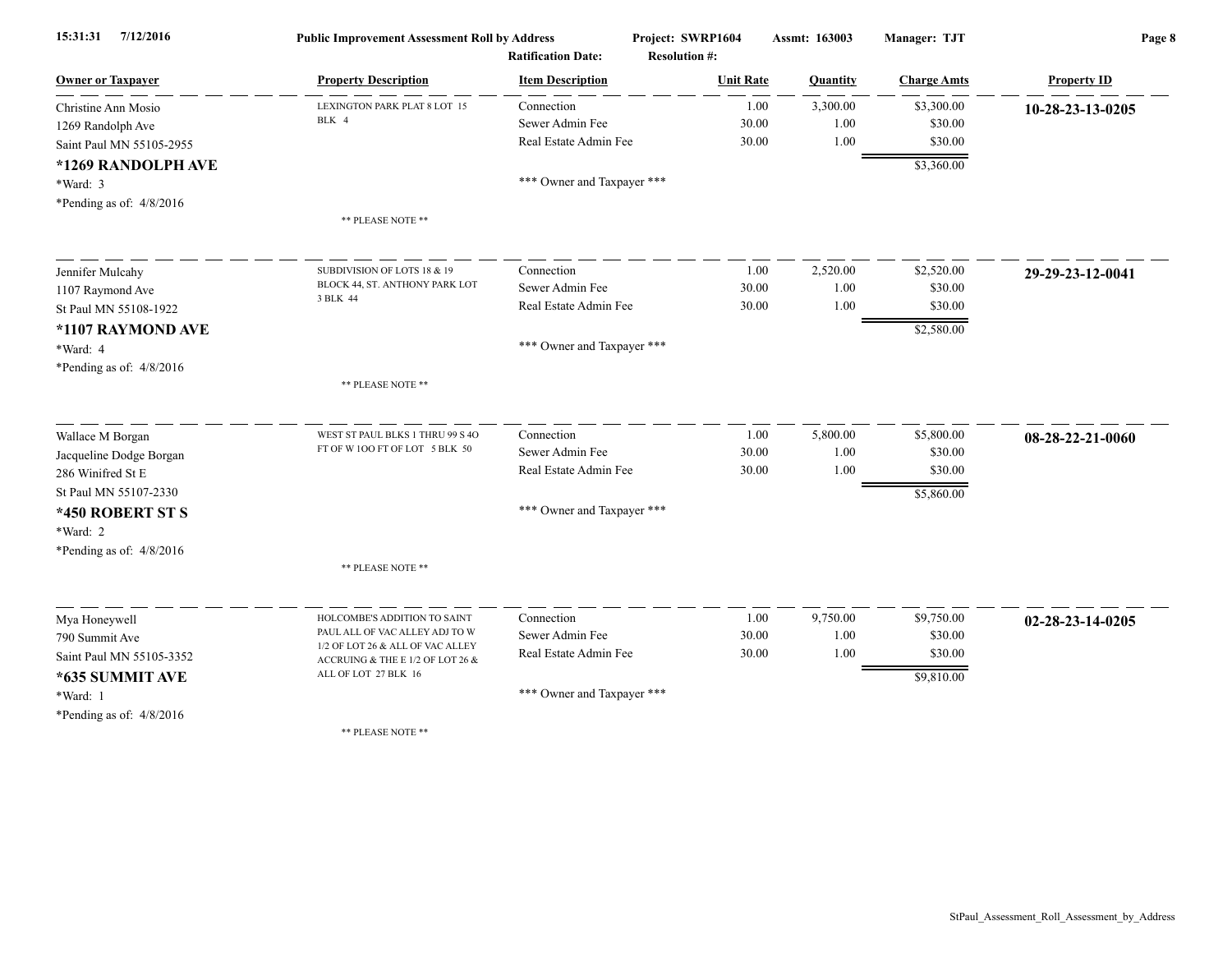| 7/12/2016<br>15:31:31      | <b>Public Improvement Assessment Roll by Address</b>                    |                            | Project: SWRP1604    | Assmt: 163003 | Manager: TJT       | Page 9             |  |
|----------------------------|-------------------------------------------------------------------------|----------------------------|----------------------|---------------|--------------------|--------------------|--|
|                            | <b>Ratification Date:</b>                                               |                            | <b>Resolution #:</b> |               |                    |                    |  |
| <b>Owner or Taxpayer</b>   | <b>Property Description</b>                                             | <b>Item Description</b>    | <b>Unit Rate</b>     | Quantity      | <b>Charge Amts</b> | <b>Property ID</b> |  |
| Sue Lee                    | BRANT'S ADDITION W 60 FT OF LOT 1                                       | Connection                 | 1.00                 | 6,900.00      | \$6,900.00         | 03-28-22-14-0020   |  |
| 1664 Upper Afton Rd        | BLK 1 IN UPPER AFTON TERRACE<br>ADD & IN SD BRANTS ADD BEG ON E         | Sewer Admin Fee            | 30.00                | 1.00          | \$30.00            |                    |  |
| Saint Paul MN 55106-6843   | LINE OF LOT 1 & 5.7 FT S OF SLY LINE                                    | Real Estate Admin Fee      | 30.00                | 1.00          | \$30.00            |                    |  |
| *1664 UPPER AFTON RD       | OF UPPER AFTON RD TH S 176.4 FT TH<br>NWLY 105.4 FT MOL TO SELY LINE OF |                            |                      |               | \$6,960.00         |                    |  |
| *Ward: 7                   |                                                                         | *** Owner and Taxpayer *** |                      |               |                    |                    |  |
| *Pending as of: $4/8/2016$ |                                                                         |                            |                      |               |                    |                    |  |
|                            | ** PLEASE NOTE **                                                       |                            |                      |               |                    |                    |  |
| Chad Wojtowick             | SYNDICATE NO. 5 ADDITION LOT 1                                          | Connection                 | 1.00                 | 5,700.00      | \$5,700.00         | 34-29-23-12-0150   |  |
| 1782 Van Buren Ave         | BLK 7                                                                   | Sewer Admin Fee            | 30.00                | 1.00          | \$30.00            |                    |  |
| Saint Paul MN 55104-2016   |                                                                         | Real Estate Admin Fee      | 30.00                | 1.00          | \$30.00            |                    |  |
| *1282 VAN BUREN AVE        |                                                                         |                            |                      |               | \$5,760.00         |                    |  |
| *Ward: 4                   |                                                                         | *** Owner and Taxpayer *** |                      |               |                    |                    |  |
| *Pending as of: $4/8/2016$ |                                                                         |                            |                      |               |                    |                    |  |
|                            | ** PLEASE NOTE **                                                       |                            |                      |               |                    |                    |  |
| Lars R Hill                | WARRENDALE ELY 5 FT OF LOT 25                                           | Connection                 | 1.00                 | 1,200.00      | \$1,200.00         | 26-29-23-22-0044   |  |
| Kristina M Herman          | AND ALL OF LOT 24 BLK 4                                                 | Sewer Admin Fee            | 30.00                | 1.00          | \$30.00            |                    |  |
| 1042 Van Slyke Ave         |                                                                         | Real Estate Admin Fee      | 30.00                | 1.00          | \$30.00            |                    |  |
| St Paul MN 55103-1040      |                                                                         |                            |                      |               | \$1,260.00         |                    |  |
| *1042 VAN SLYKE AVE        |                                                                         | *** Owner and Taxpayer *** |                      |               |                    |                    |  |
| *Ward: 5                   |                                                                         |                            |                      |               |                    |                    |  |
| *Pending as of: $4/8/2016$ |                                                                         |                            |                      |               |                    |                    |  |
|                            | ** PLEASE NOTE **                                                       |                            |                      |               |                    |                    |  |
| Matthew Cohn               | SUMMIT PARK ADDITION TO ST.                                             | Connection                 | 1.00                 | 7,300.00      | \$7,300.00         | 02-28-23-24-0001   |  |
| 103 Victoria St N          | PAUL IN RAMSEY COUNTY,                                                  | Sewer Admin Fee            | 30.00                | 1.00          | \$30.00            |                    |  |
| St Paul MN 55104-7113      | MINNESOTA S 1/4 OF LOTS 1 AND<br>LOT 2 BLK 19                           | Real Estate Admin Fee      | 30.00                | 1.00          | \$30.00            |                    |  |
| *103 VICTORIA ST N         |                                                                         |                            |                      |               | \$7,360.00         |                    |  |
| *Ward: 1                   |                                                                         | *** Owner and Taxpayer *** |                      |               |                    |                    |  |
| *Pending as of: $4/8/2016$ |                                                                         |                            |                      |               |                    |                    |  |
|                            | ** PLEASE NOTE **                                                       |                            |                      |               |                    |                    |  |